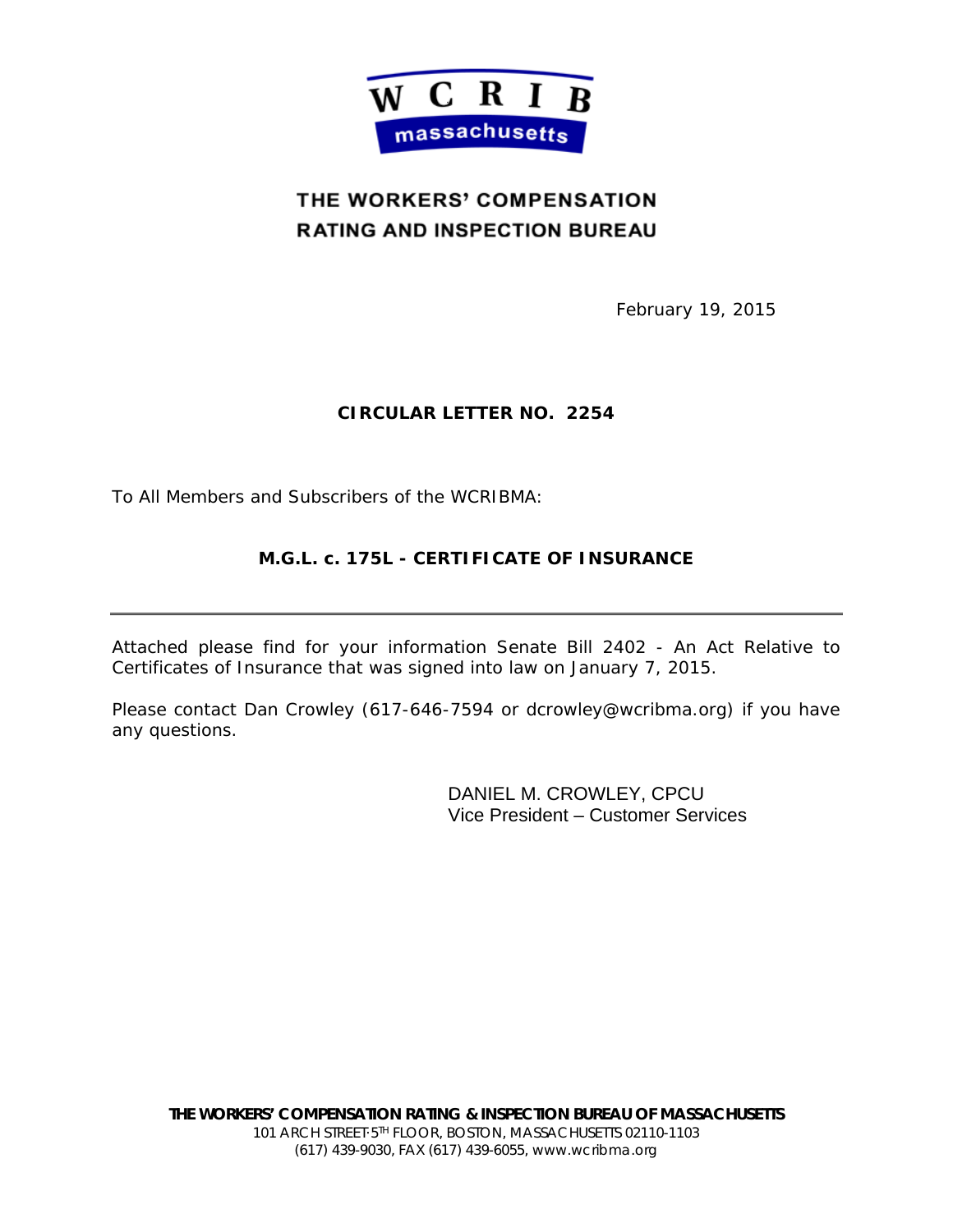# The Commonwealth of Massachusetts

**\_\_\_\_\_\_\_\_\_\_\_\_\_\_\_ In the Year Two Thousand Fourteen \_\_\_\_\_\_\_\_\_\_\_\_\_\_\_**

SENATE, Wednesday, November 26, 2014

The committee on Ways and Means, to whom was referred the Senate relative to certificates of insurance (Senate, No. 2077),- reports, recommending that the same ought to pass with an amendment substituting a new draft of the same title (Senate, No. 2402).

> For the committee, Stephen M. Brewer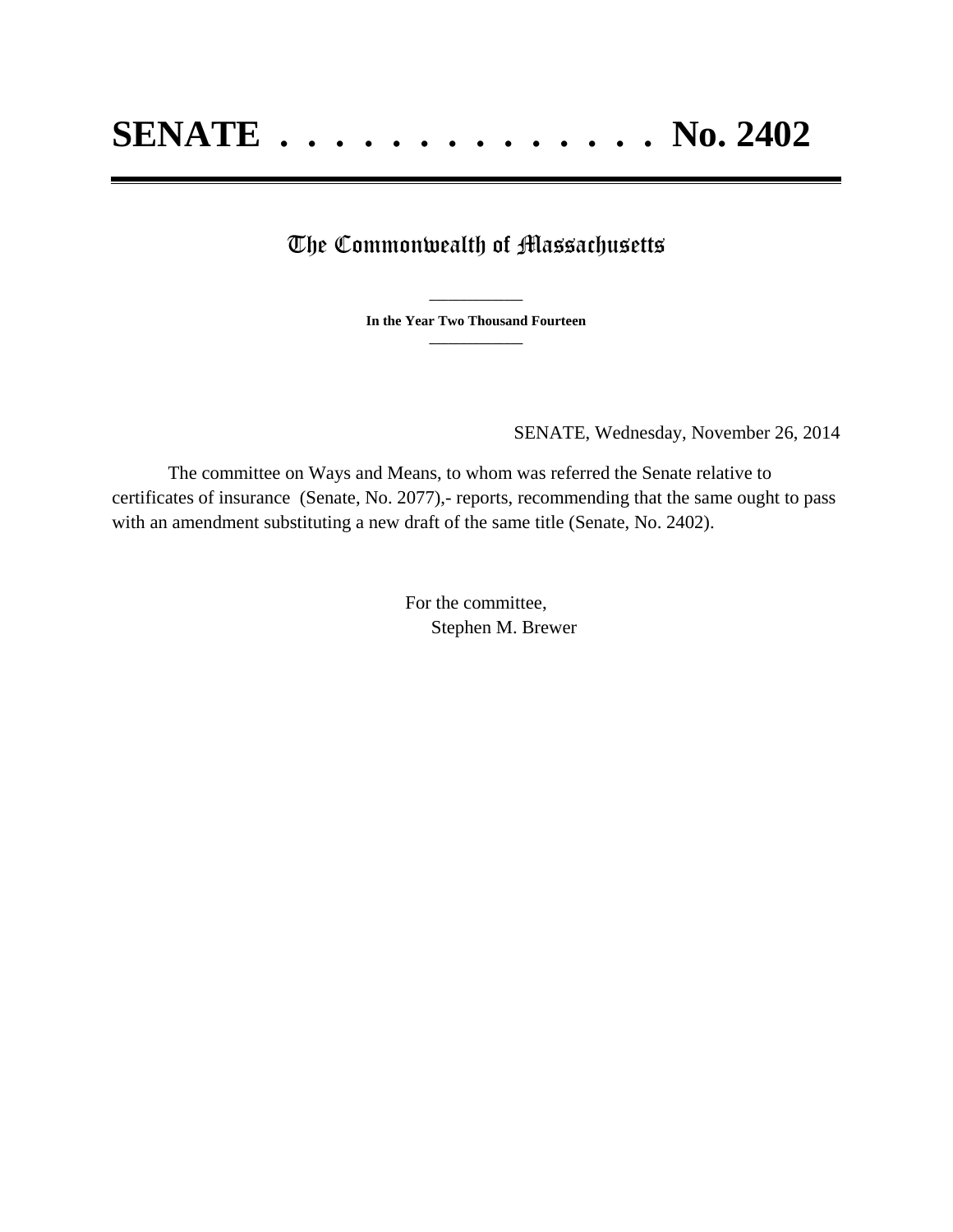# The Commonwealth of Massachusetts

**\_\_\_\_\_\_\_\_\_\_\_\_\_\_\_ In the Year Two Thousand Fourteen \_\_\_\_\_\_\_\_\_\_\_\_\_\_\_**

An Act relative to certificates of insurance.

*Be it enacted by the Senate and House of Representatives in General Court assembled, and by the authority of the same, as follows:*

| $\mathbf{1}$ | The General Laws are hereby amended by inserting after chapter 175K the following                 |
|--------------|---------------------------------------------------------------------------------------------------|
| 2            | chapter:-                                                                                         |
| 3            | Chapter 175L. CERTIFICATE OF INSURANCE                                                            |
| 4            | Section 1. As used in this chapter the following words shall have the following meanings,         |
| 5            | unless the context clearly requires otherwise:                                                    |
| 6            | "Certificate of insurance", a document or instrument, regardless of how titled or                 |
| 7            | described, that is prepared or issued by an insurer or insurance producer as evidence of property |
| 8            | or casualty insurance coverage. The term shall not include a policy of insurance, insurance       |
| 9            | binder, policy endorsement or automobile insurance identification or information card.            |
| 10           | "Commissioner", the commissioner of insurance.                                                    |
| 11           | "Insurance producer", a person required to be licensed under the laws of the                      |
| 12           | commonwealth to sell, solicit or negotiate property casualty insurance.                           |
|              |                                                                                                   |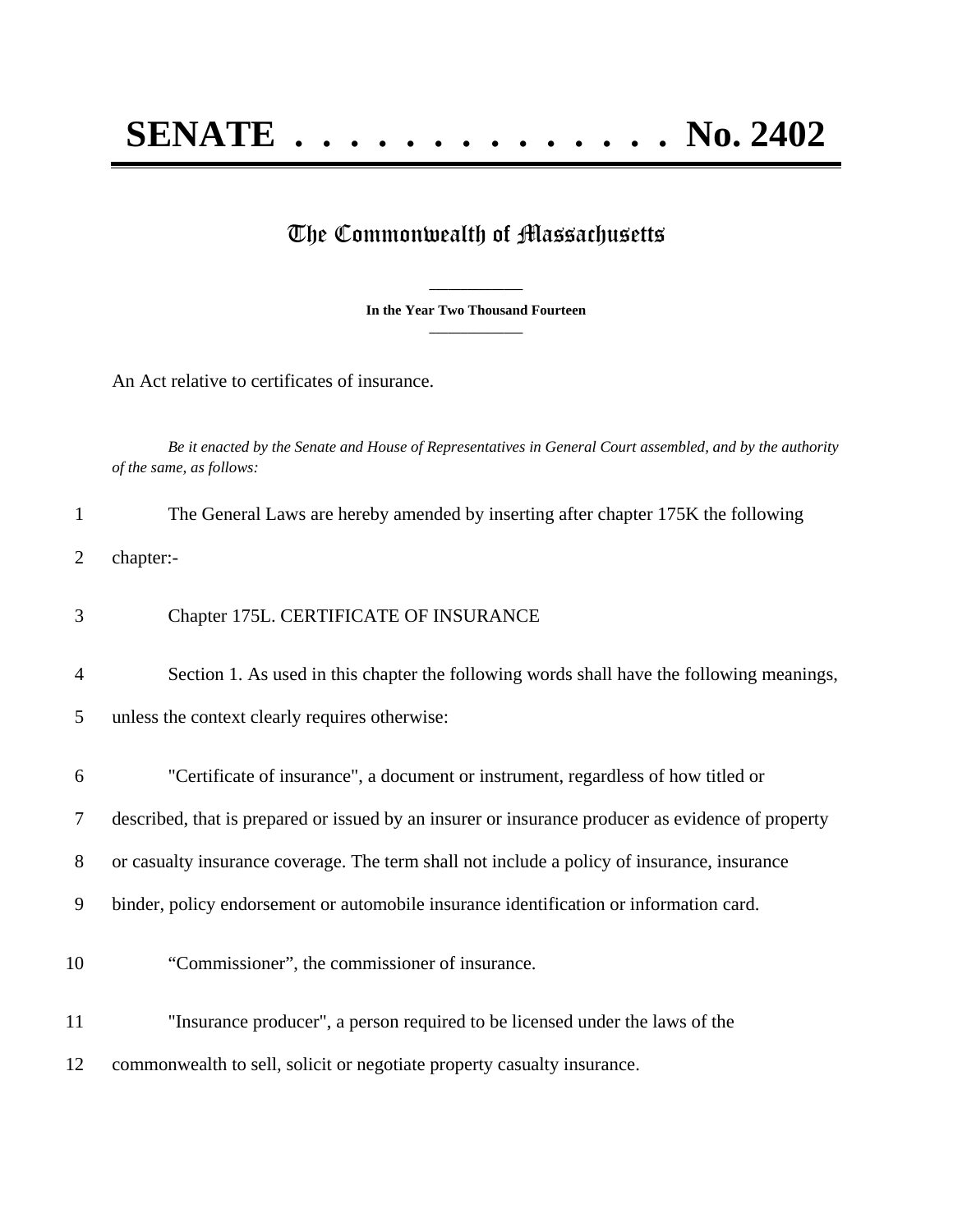"Insurer", any organization that issues property or casualty insurance.

- "Person", any individual, partnership, corporation, association or other legal entity, including any government, governmental subdivision or agency.
- Section 2. (a) The commissioner shall prohibit the use of a certificate form if the form: (i) is unfair, misleading, deceptive or violates public policy; or (ii) violates any law or regulation.

 (b) A certificate of insurance shall not be represented as nor construed to be a policy of insurance and may not affirmatively or negatively amend, extend or alter the coverage afforded by the policy to which the certificate of insurance makes reference. A certificate of insurance shall not confer to any person new or additional rights beyond what the referenced policy of insurance expressly provides.

 Section 3. (a) No person shall: (i) knowingly prepare, issue, request or require the issuance of a certificate of insurance that contains any false or misleading information concerning the policy of insurance to which the certificate of insurance makes reference; or (ii) prepare, issue, request or require the issuance of a certificate of insurance that purports to affirmatively or negatively alter, amend or extend the coverage provided by the policy of insurance to which the certificate of insurance makes reference.

 (b) A certificate of insurance may not warrant that the policy of insurance referenced in the certificate comply with the insurance or indemnification requirements of a contract and the inclusion of a contract number or description within a certificate of insurance may not be interpreted as doing so.